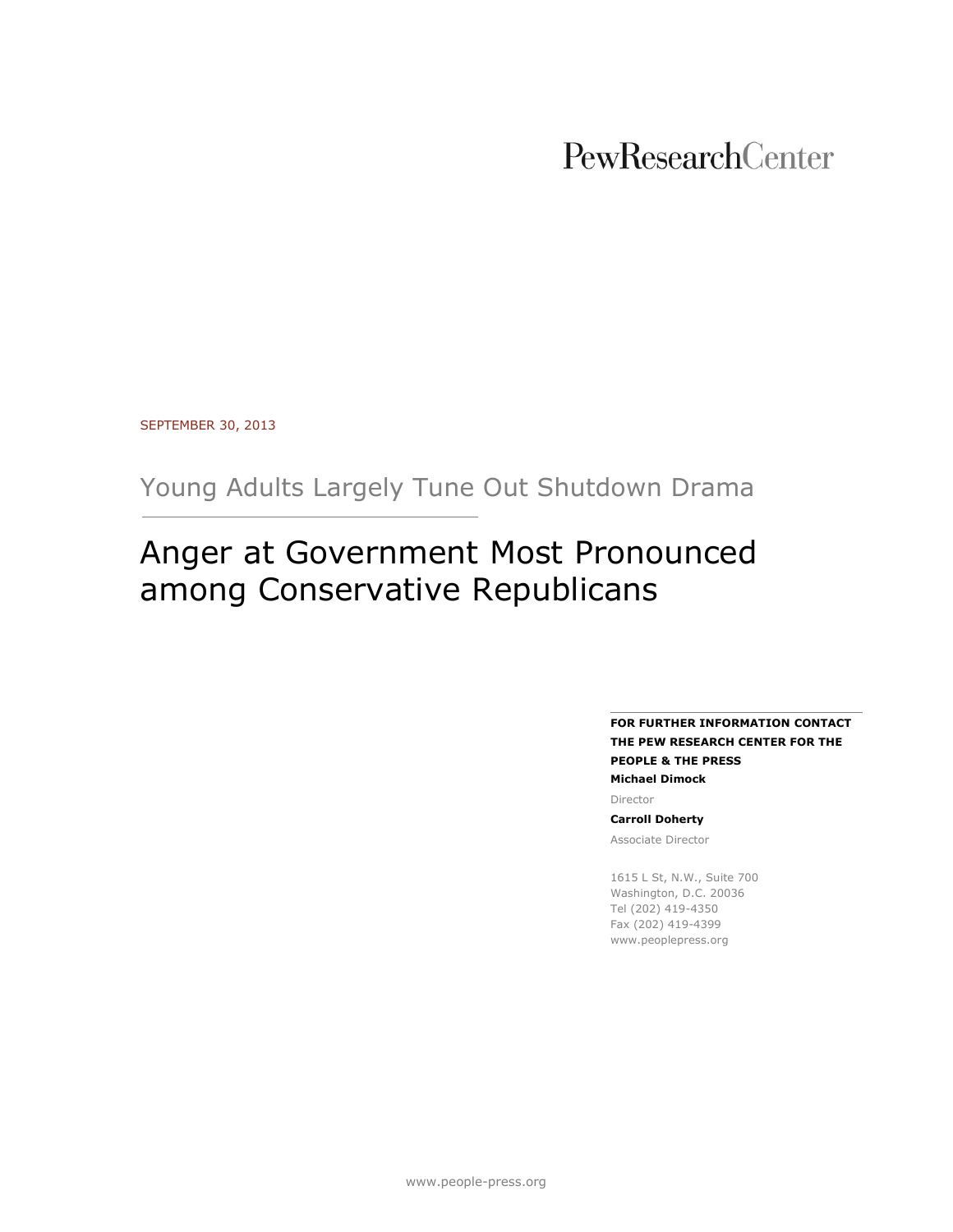# Young Adults Largely Tune Out Shutdown Drama Anger at Government Most Pronounced among Conservative Republicans

With a possible government shutdown just hours away, public anger at the federal government is as high as at any point since the Pew Research Center began asking the question in 1997. Anger is most palpable among conservative Republicans – 41% say they are angry at the federal government, the highest among any partisan group.

The new national survey by the Pew Research Center, conducted Sept. 25-29 among 1,005 adults, finds that 26% overall say they are angry at the federal government, while 51% feel frustrated. Just 17% say they are basically content with the government.

The share of Americans who say they are angry at the federal government has risen seven points since January and now equals the high reached in

# **Four-in-Ten Conservative Republicans Feel 'Angry' at Federal Government**



August 2011, a few weeks after the widely criticized debt ceiling agreement between the president and Congress.

As in the past, substantial majorities across the political spectrum are either angry or frustrated with the federal government. But anger at the government is far more widespread among conservative Republicans than other partisan groups. This marks a change from 2011, when political independents (30% angry) were about as likely as conservative Republicans (32%) to express anger at the federal government. In the new survey, 41% of conservative Republicans say they feel angry at the government, compared with 27% of independents. Conservative Republicans are roughly twice as likely as liberal Democrats to say they are angry with government (41% vs. 18%).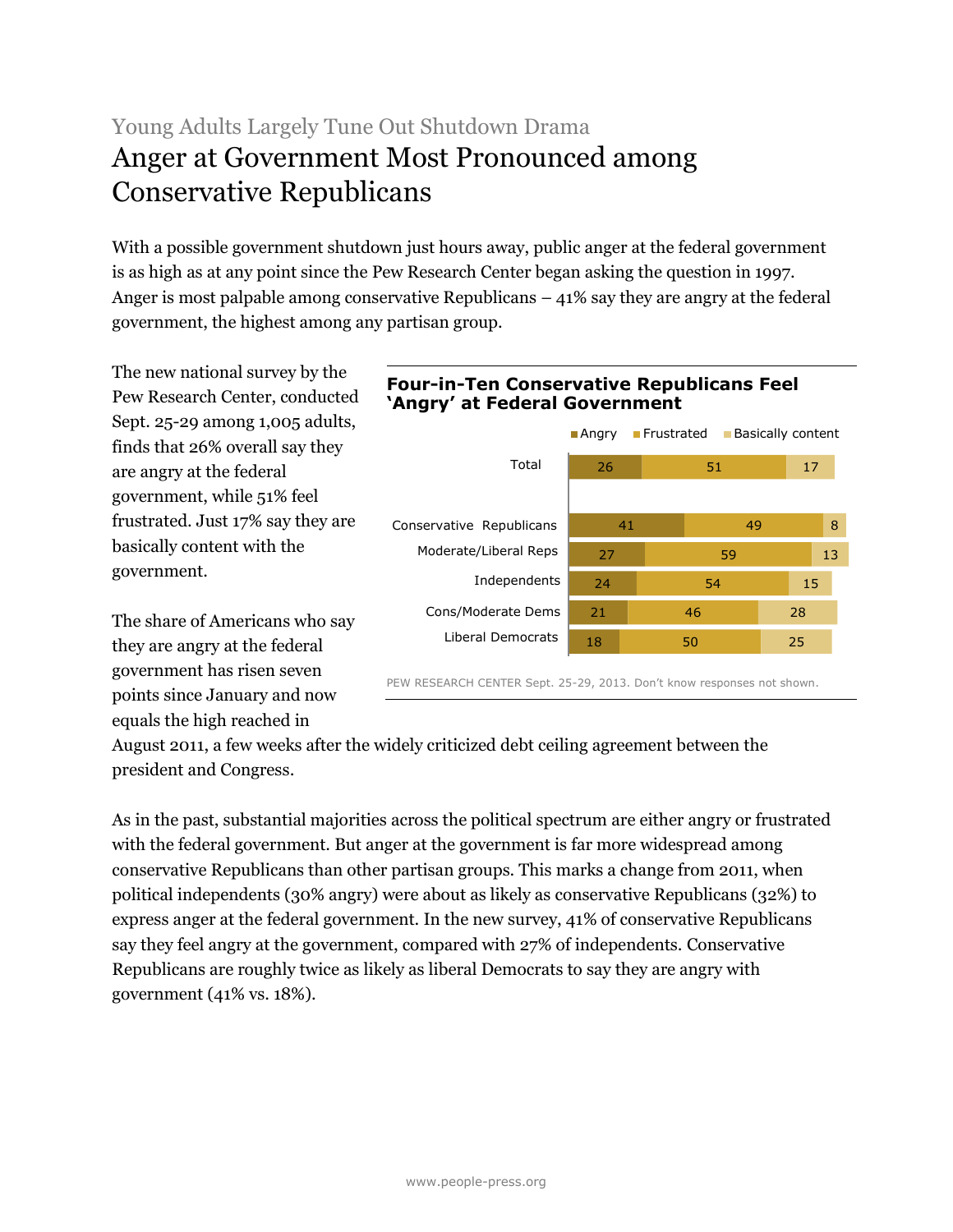

## **Who's Angry at the Government? Conservatives Today, Liberals in 2006**

*Percent angry with the federal government*

Since Barack Obama became president in 2009, most of the anger at government has been concentrated among Republicans, especially conservatives and those who support the Tea Party. Currently, 50% of Republicans and Republican leaners who agree with the Tea Party say they are angry at the government, compared with just 27% of non-Tea Party Republicans.

But in October 2006, during the Bush administration, liberal Democrats expressed more anger at the government than any other group. At that time, just prior to the 2006 midterm, the percentage of liberal Democrats who said they felt angry at the federal government (44%) mirrors the share of conservative Republicans who say that today (41%).

## **How Public Feels About Federal Gov**

|           | Angry |    | Frustrated |    | <b>Basically</b><br>content |  |
|-----------|-------|----|------------|----|-----------------------------|--|
| Sept 2013 | 26    |    | 51         |    | 17                          |  |
| Jan 2013  | 19    |    | 58         |    | 20                          |  |
| Aug 2011  | 26    |    | 60         |    | 11                          |  |
| Mar 2011  | 14    |    | 59         |    | 22                          |  |
| Sept 2010 | 23    |    | 52         |    | 21                          |  |
| Mar 2010  | 21    |    | 56         |    | 19                          |  |
| Oct 2006  | 20    |    | 54         |    | 21                          |  |
| Mar 2004  | 13    | 52 |            |    | 32                          |  |
| Nov 2001  | 8     | 34 |            | 53 |                             |  |
| Feb 2000  | 10    | 54 |            |    | 33                          |  |
| Oct 1997  | 12    | 56 |            |    | 29                          |  |

PEW RESEARCH CENTER Sept. 25-29, 2013. Don't know responses not shown.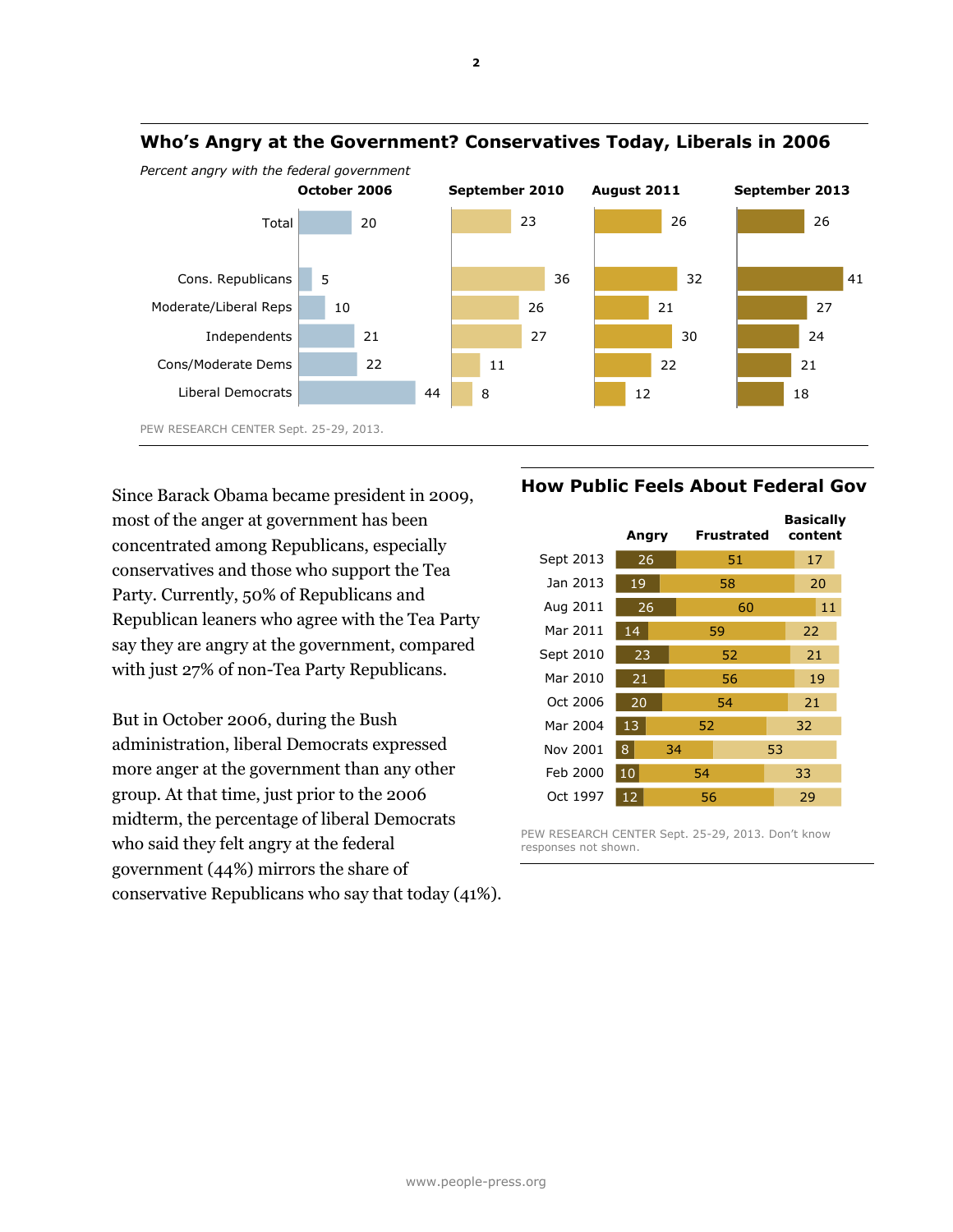# **Attention to the Shutdown Debate**

Most Americans (61%) say they are following congressional talks to avoid a government shutdown very or fairly closely, while 39% are following this story not too or not at all closely.

Among those younger than 30, however, 63% say they are not following news about the government shutdown closely, including nearly half (46%) who say they aren't following it at all. Just 13% of young adults are tracking news about the budget battles in Congress very closely, compared with 30% of those ages 30-49, 47% of those ages 50-64 and 54% of those ages 65 and older.

Overall attention to the budget shutdown is comparable to similar situations in the past. Nationwide, 36% say they are following news about the budget debate very closely. In late 2012, 37% said they were following news about the socalled fiscal cliff very closely, and in July 2011, 41% were following news about the debt ceiling very closely.

Similar to the debates of 2011 over a potential government shutdown and increase in the debt ceiling, public attention has grown as the deadline for action has gotten closer. Attention to a possible government shutdown this week is up from a week ago, when 25% said they were following the debate very closely.

### **Young Adults Largely Ignoring Shutdown Debate**

| Total         | 18-<br>29     | 30-<br>49     | 50-<br>64     | 65+           |
|---------------|---------------|---------------|---------------|---------------|
| $\frac{0}{0}$ | $\frac{0}{0}$ | $\frac{0}{0}$ | $\frac{0}{0}$ | $\frac{0}{0}$ |
| 36            | 13            | 30            | 47            | 54            |
| 25            | 25            | 28            | 22            | 29            |
| 16            | 17            | 18            | 17            | 8             |
| 23            | 46            | 24            | 15            | <u>9</u>      |
| 100           | 100           | 100           | 100           | 100           |
|               |               |               |               |               |
| 61            | 37            | 58            | 69            | 82            |
| 39            | 63            | 42            | 31            | 18            |
|               |               |               |               |               |

PEW RESEARCH CENTER Sept. 25-29, 2013. Figures may not add to 100% because of rounding.

## **Public Interest in Budget, Debt Showdowns**

|                                        | <b>Following news</b><br>'very closely' |
|----------------------------------------|-----------------------------------------|
|                                        | $\frac{0}{0}$                           |
| 2013 Potential gov't shutdown          |                                         |
| <b>Sept 25-29</b> (9/30 deadline)      | 36                                      |
| <b>Sept 19-22</b> (1 week out)         | 25                                      |
| 2013 Sequester                         |                                         |
| Feb $21-24$ (1 week out)               | 25                                      |
| 2012 Fiscal cliff                      |                                         |
| Dec 13-16 (2 weeks out)                | 37                                      |
| Dec $6-9$ (3 weeks out)                | 37                                      |
| Nov 29-Dec $2(1 \text{ month out})$    | 40                                      |
| 2011 Debt ceiling                      |                                         |
| Jul 28-31 (less than 1 week out)       | 41                                      |
| <b>Jul 21-24</b> (1 week out)          | 38                                      |
| <b>Jul 14-17</b> (2 weeks out)         | 34                                      |
| 2011 Potential gov't shutdown          |                                         |
| <b>Apr 7-10</b> $(4/9$ deadline)       | 47                                      |
| Mar $31$ -Apr $3$ (1 week out)         | 30                                      |
| Mar 17-20 (3 weeks out)                | 24                                      |
| PEW RESEARCH CENTER Sept. 25-29, 2013. |                                         |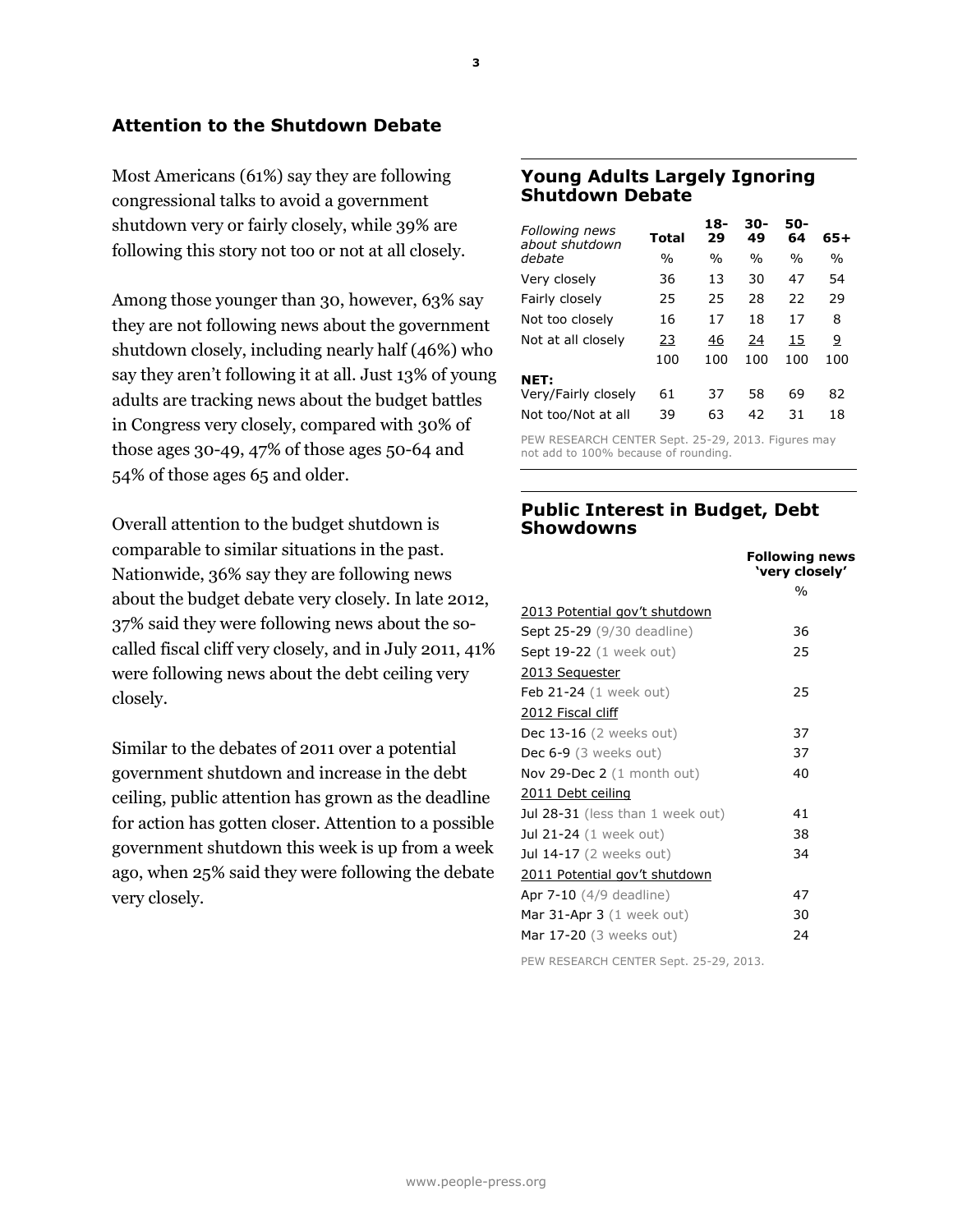# **No Consensus on Cause of Congressional Dysfunction**

While public frustration with the way Congress operates is widespread, there is little agreement

as to the root of the problem. When asked why Congress is unable to get things done, 48% say it is because the political parties have grown so far apart that they can't agree on solutions, while 36% say it is caused by a few members who refuse to compromise.

Democrats are twice as likely as Republicans (52% vs. 25%) to blame congressional gridlock on a few members holding things





up. Republicans are more likely than Democrats (62% vs. 34%) to say this gridlock is the result of the growing distance between the parties more generally.

The public is split over whether growing divisions in Washington reflect an increasingly divided

society. About four-in-ten (44%) say growing political divisions are mostly among elected officials and not American society more broadly. A comparable percentage (41%) says these divisions among elected officials reflect a more divided American society. Both Democrats and Republicans are split as to whether the partisan division in Washington does or does not reflect a more divided society.

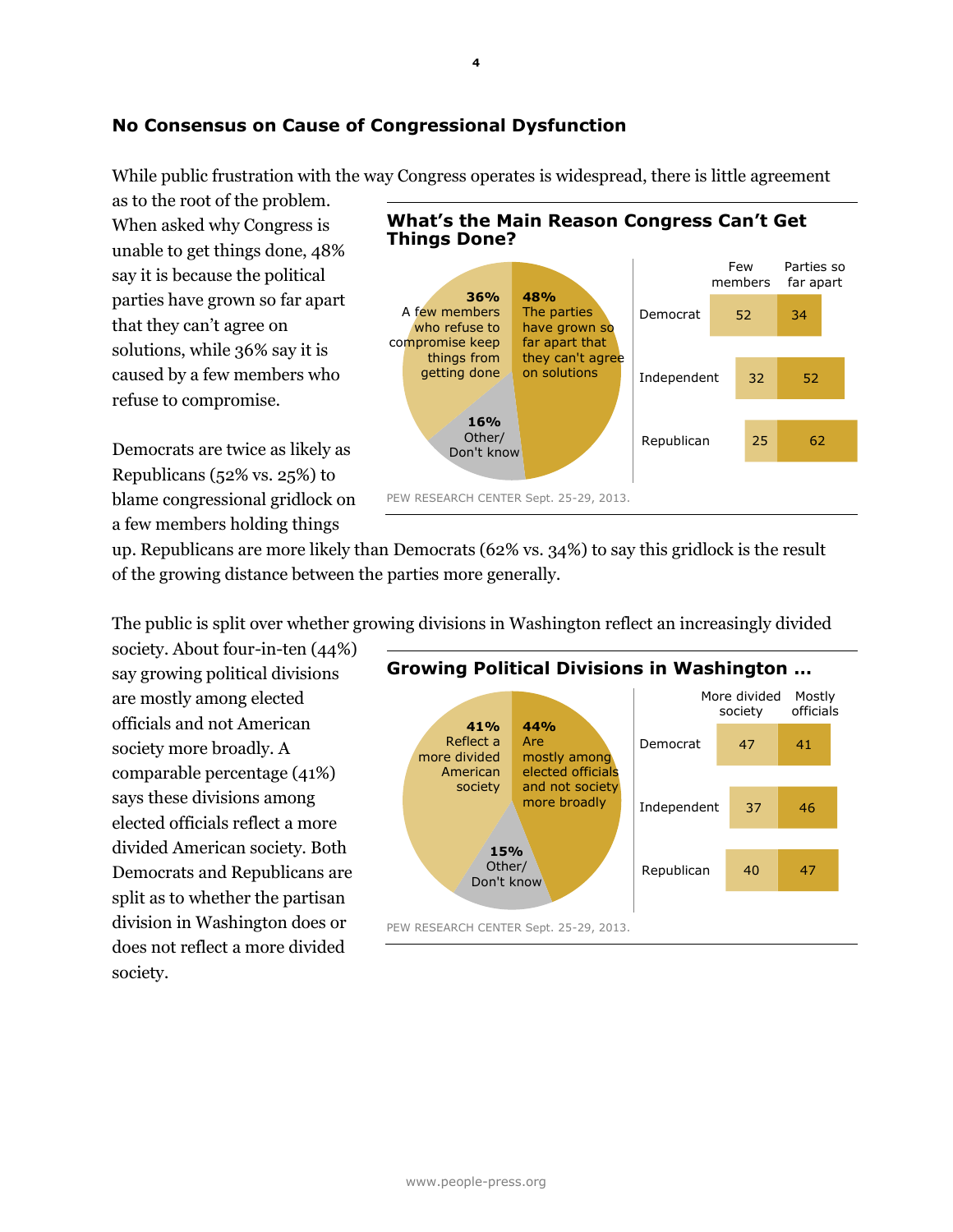## **About the Survey**

The analysis in this report is based on telephone interviews conducted September 25-29, 2013, among a national sample of 1,005 adults 18 years of age or older living in the continental United States (502 respondents were interviewed on a landline telephone, and 503 were interviewed on a cell phone, including 240 who had no landline telephone). The survey was conducted by interviewers at Princeton Data Source and MKTG under the direction of Princeton Survey Research Associates International. A combination of landline and cell phone random digit dial samples were used; both samples were provided by Survey Sampling International. Interviews were conducted in English. Respondents in the landline sample were selected by randomly asking for the youngest adult male or female who is now at home. Interviews in the cell sample were conducted with the person who answered the phone, if that person was an adult 18 years of age or older. For detailed information about our survey methodology, see: [http://people-press.org/methodology/.](http://people-press.org/methodology/)

The combined landline and cell phone sample are weighted using an iterative technique that matches gender, age, education, race, Hispanic origin and region to parameters from the 2011 Census Bureau's American Community Survey and population density to parameters from the Decennial Census. The sample also is weighted to match current patterns of telephone status, based on extrapolations from the 2012 National Health Interview Survey. The weighting procedure also accounts for the fact that respondents with both landline and cell phones have a greater probability of being included in the combined sample and adjusts for household size among respondents with a landline phone. Sampling errors and statistical tests of significance take into account the effect of weighting. The following table shows the unweighted sample sizes and the error attributable to sampling that would be expected at the 95% level of confidence for different groups in the survey:

| Group        | <b>Unweighted</b><br>sample size | Plus or minus         |
|--------------|----------------------------------|-----------------------|
| Total sample | 1,005                            | 3.7 percentage points |
| Republicans  | 280                              | 7.0 percentage points |
| Democrats    | 282                              | 7.0 percentage points |
| Independents | 351                              | 6.3 percentage points |

Sample sizes and sampling errors for other subgroups are available upon request.

In addition to sampling error, one should bear in mind that question wording and practical difficulties in conducting surveys can introduce error or bias into the findings of opinion polls.

© Pew Research Center, 2013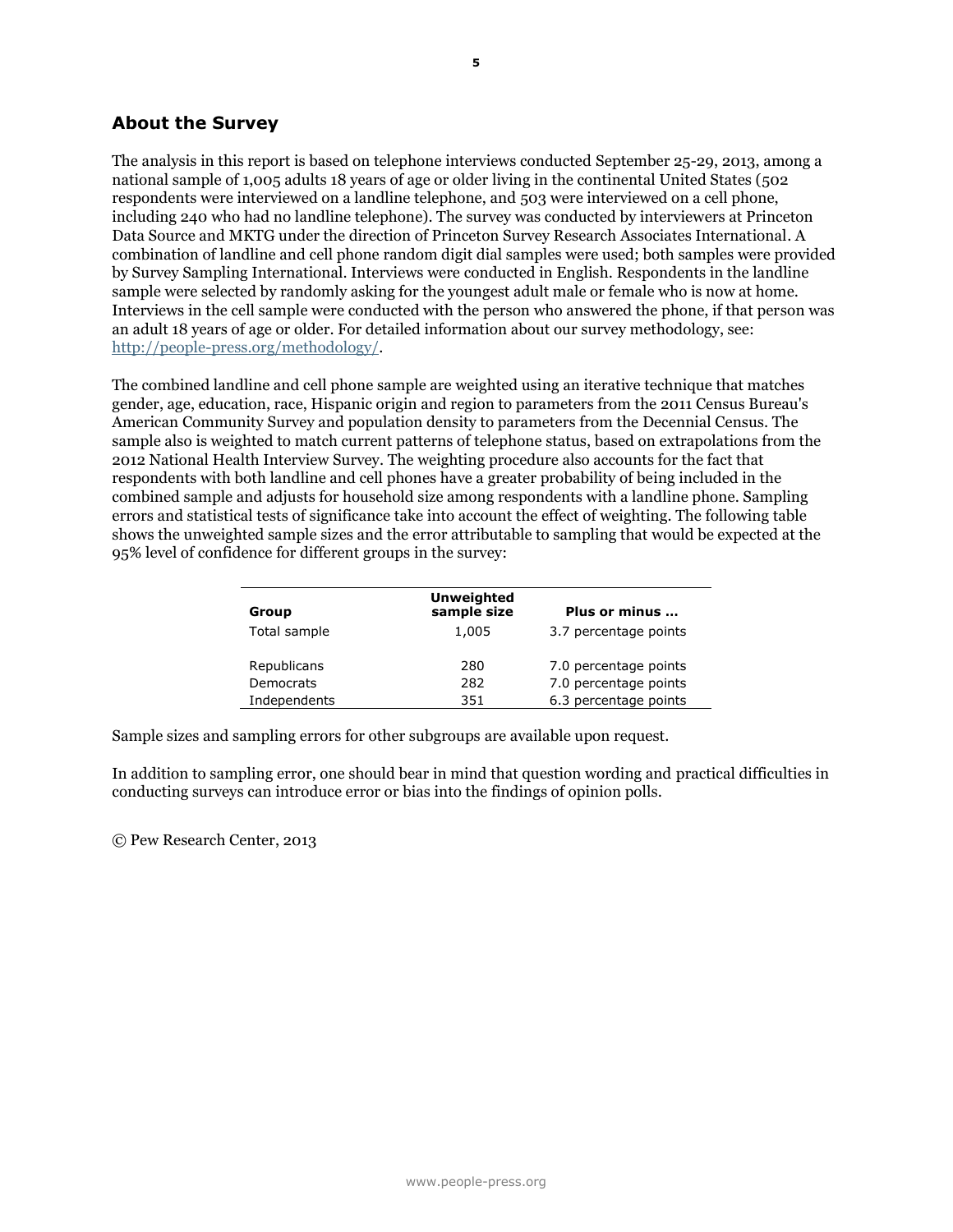#### **PEW RESEARCH CENTER September 25-29, 2013 OMNIBUS FINAL TOPLINE N=1,005**

#### **ASK ALL:**

PEW.1 As I read a list of some stories covered by news organizations this past week, please tell me if you happened to follow each news story very closely, fairly closely, not too closely, or not at all closely. First, **[INSERT ITEM; RANDOMIZE] [IF NECESSARY** "Did you follow **[ITEM]** very closely, fairly closely, not too closely or not at all closely?"**]**

|    |                                                                                        | Very<br>closely | Fairly<br>closely | Not too<br>closely | Not at all<br><u>closely</u> | (VOL.)<br>DK/Ref |
|----|----------------------------------------------------------------------------------------|-----------------|-------------------|--------------------|------------------------------|------------------|
| а. | Congress working on a budget agreement to<br>avoid a government shutdown at the end of |                 |                   |                    |                              |                  |
|    | September                                                                              |                 |                   |                    |                              |                  |
|    | September 25-29, 2013                                                                  | 36              | 25                | 16                 | 23                           | $\ast$           |
|    | September 19-22, 2013                                                                  | 25              | 24                | 21                 | 30                           | 1                |
|    | <b>TRENDS FOR COMPARISON:</b>                                                          |                 |                   |                    |                              |                  |
|    | March 14-17, 2013: Discussions in                                                      |                 |                   |                    |                              |                  |
|    | Washington about how to address the                                                    |                 |                   |                    |                              |                  |
|    | federal budget deficit and national debt                                               | 24              | 26                | 20                 | 29                           | 1                |
|    | March 7-10, 2013: Automatic spending                                                   |                 |                   |                    |                              |                  |
|    | cuts that began on March 1st                                                           | 31              | 26                | 18                 | 25                           | 1                |
|    | February 21-24, 2013: News about                                                       |                 |                   |                    |                              |                  |
|    | automatic cuts to federal spending that will                                           |                 |                   |                    |                              |                  |
|    | take effect next week, unless the president                                            |                 |                   |                    |                              |                  |
|    | and Congress act                                                                       | 25              | 26                | 19                 | 29                           | 1                |
|    | January 24-27, 2013: Discussions in                                                    |                 |                   |                    |                              |                  |
|    | Washington about how to address the                                                    |                 |                   |                    |                              |                  |
|    | federal budget deficit and national debt                                               | 23              | 28                | 19                 | 29                           | 1                |
|    | December 13-16, 2012: The debate in                                                    |                 |                   |                    |                              |                  |
|    | Washington over automatic spending cuts                                                |                 |                   |                    |                              |                  |
|    | and tax increases that would take effect in                                            |                 |                   |                    |                              |                  |
|    | January unless the President and Congress                                              |                 |                   |                    |                              |                  |
|    | act                                                                                    | 37              | 28                | 16                 | 18                           | 1                |
|    | December 6-9, 2012                                                                     | 37              | 26                | 17                 | 20                           | 1                |
|    | November 29-December 2, 2012                                                           | 40              | 26                | 14                 | 20                           | 1                |
|    | November 15-18, 2012                                                                   | 33              | 24                | 16                 | 25                           | 1                |
|    | November 8-11, 2012                                                                    | 38              | 20                | 20                 | 20                           | $\ast$           |
|    | July 19-22, 2012                                                                       | 23              | 21                | 22                 | 33                           | $\mathbf{1}$     |
|    | November 3-6, 2011: Discussions in                                                     |                 |                   |                    |                              |                  |
|    | Washington about how to address the                                                    |                 |                   |                    |                              |                  |
|    | federal budget deficit and national debt                                               | 24              | 31                | 21                 | 24                           | 1                |
|    | October 27-30, 2011                                                                    | 25              | 28                | 21                 | 25                           | $\mathbf{1}$     |
|    | October 13-16, 2011: The debate in                                                     |                 |                   |                    |                              |                  |
|    | Washington over jobs and the deficit                                                   | 29              | 32                | 15                 | 24                           | 1                |
|    | September 29-October 2, 2011: Congress                                                 |                 |                   |                    |                              |                  |
|    | working on a budget extension to avoid a                                               |                 |                   |                    |                              |                  |
|    | government shutdown                                                                    | 31              | 26                | 20                 | 22                           | $\ast$           |
|    | September 22-25, 2011: The debate in                                                   |                 |                   |                    |                              |                  |
|    | Washington over jobs and the deficit                                                   | 35              | 26                | 19                 | 19                           | 1                |
|    | September 15-18, 2011: The debate in                                                   |                 |                   |                    |                              |                  |
|    | Washington over President Obama's jobs                                                 |                 |                   |                    |                              |                  |
|    | legislation                                                                            | 31              | 28                | 19                 | 21                           | 2                |
|    | September 8-11, 2011: Barack Obama's                                                   |                 |                   |                    |                              |                  |
|    | speech about jobs to a joint session of                                                |                 |                   |                    |                              |                  |
|    | Congress                                                                               | 28              | 18                | 17                 | 36                           | 1                |
|    | July 28-31, 2011: Discussions in                                                       |                 |                   |                    |                              |                  |
|    | Washington about how to address the                                                    |                 |                   |                    |                              |                  |
|    | federal budget deficit and national debt                                               | 41              | 27                | 15                 | 17                           | $\ast$           |
|    | July 21-24, 2011                                                                       | 38              | 28                | 17                 | 17                           | $\ast$           |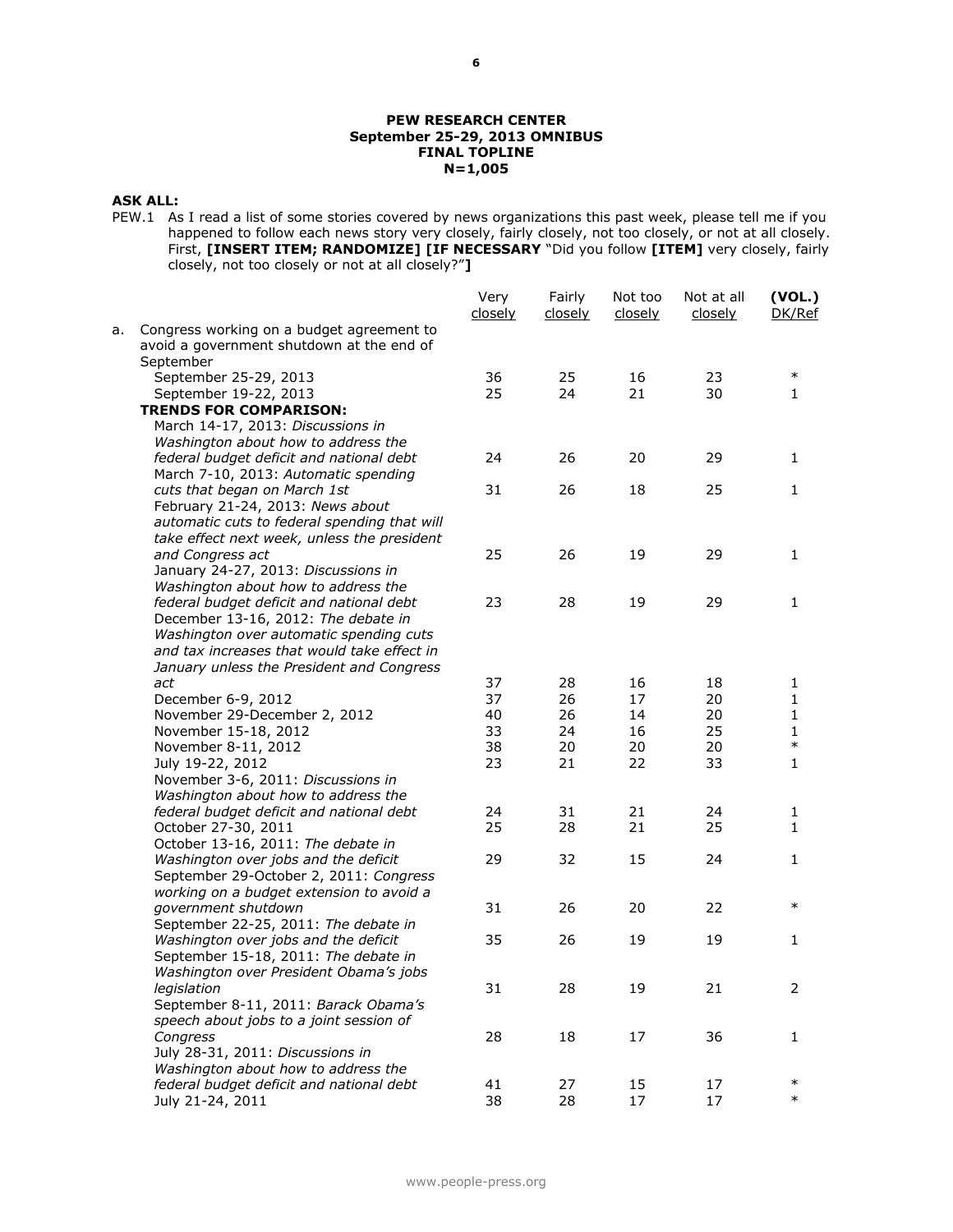|                                                                                      | Very<br>closely | Fairly<br>closely | Not too<br>closely | Not at all<br>closely | (VOL.)<br>DK/Ref |
|--------------------------------------------------------------------------------------|-----------------|-------------------|--------------------|-----------------------|------------------|
| July 14-17, 2011<br>June 16-19, 2011: Debate in Washington                           | 34              | 29                | 18                 | 19                    | $\ast$           |
| over whether to raise the federal debt limit                                         | 24              | 26                | 22                 | 28                    | $\ast$           |
| June 2-5, 2011                                                                       | 23              | 24                | 22                 | 31                    | $\ast$           |
| May 26-29, 2011: Discussions in                                                      |                 |                   |                    |                       |                  |
| Washington about how to address the                                                  |                 |                   |                    |                       |                  |
| federal budget deficit                                                               | 25              | 26                | 20                 | 29                    | $\ast$           |
| May 12-15, 2011                                                                      | 21              | 26                | 24                 | 28                    | 1                |
| May 5-8, 2011: Discussions in Washington                                             |                 |                   |                    |                       |                  |
| about how to address the federal budget                                              | 29              | 28                | 22                 | 20                    |                  |
| deficit and national debt<br>April 21-25, 2011                                       | 30              | 31                | 18                 | 21                    | 1<br>$\ast$      |
| April 14-17, 2011                                                                    | 36              | 27                | 18                 | 19                    | 1                |
| April 7-10, 2011: The threat of a                                                    |                 |                   |                    |                       |                  |
| government shutdown because of budget                                                |                 |                   |                    |                       |                  |
| disagreements in Washington                                                          | 47              | 26                | 15                 | 12                    | $\ast$           |
| March 31-April 3, 2011: Discussions in                                               |                 |                   |                    |                       |                  |
| Washington about how to address the                                                  |                 |                   |                    |                       |                  |
| federal budget deficit                                                               | 30              | 27                | 21                 | 22                    | $\ast$           |
| March 17-20, 2011                                                                    | 24              | 25                | 24                 | 26                    | 1                |
| March 3-6, 2011                                                                      | 26              | 29                | 19                 | 26                    | 1                |
| February 17-20, 2011                                                                 | 27              | 30                | 17                 | 25                    | 1                |
| December 2-5, 2010                                                                   | 35              | 25                | 21                 | 17                    | $\overline{2}$   |
| December 2-5, 2010: The debate in                                                    |                 |                   |                    |                       |                  |
| Washington over the federal income tax                                               |                 |                   |                    |                       |                  |
| cuts passed when George W. Bush was                                                  |                 |                   |                    |                       |                  |
| president                                                                            | 39              | 26                | 17                 | 17                    | 1                |
| November 11-14, 2010: Proposals made by                                              |                 |                   |                    |                       |                  |
| leaders of the federal budget deficit                                                |                 |                   |                    |                       |                  |
| commission<br>September 16-19, 2010: The debate in                                   | 15              | 21                | 21                 | 41                    | $\mathbf{1}$     |
| Washington over competing Democratic                                                 |                 |                   |                    |                       |                  |
| and Republican tax plans                                                             | 21              | 24                | 21                 | 34                    | $\ast$           |
| September 9-12, 2010                                                                 | 16              | 19                | 22                 | 42                    | 1                |
| May 8-11, 2009: The debate in Washington                                             |                 |                   |                    |                       |                  |
| over the federal budget                                                              | 22              | 28                | 19                 | 31                    | $\ast$           |
| March 27-30, 2009: Debate over Barack                                                |                 |                   |                    |                       |                  |
| Obama's budget proposal                                                              | 28              | 34                | 18                 | 19                    | 1                |
| March 6-9, 2009: Obama proposing a \$630                                             |                 |                   |                    |                       |                  |
| billion fund for overhauling health care                                             | 41              | 32                | 13                 | 14                    | $\ast$           |
| February 27-March 2, 2009: Barack                                                    |                 |                   |                    |                       |                  |
| Obama's budget proposal for next year that                                           |                 |                   |                    |                       |                  |
| raises taxes on wealthy Americans and                                                |                 |                   |                    |                       |                  |
| increases spending on health care,                                                   |                 |                   |                    |                       |                  |
| education and other programs                                                         | 47              | 34                | 9                  | 10                    | $\ast$           |
| February 27-March 2, 2009: The Obama                                                 |                 |                   |                    |                       |                  |
| administration's plan to help homeowners                                             |                 |                   |                    |                       |                  |
| facing foreclosure which could cost as                                               |                 |                   |                    |                       |                  |
| much as \$275 billion                                                                | 31              | 36                | 19                 | 13                    | 1                |
| February 20-23, 2009: The \$780 billion<br>economic stimulus legislation approved by |                 |                   |                    |                       |                  |
| Congress and signed into law by President                                            |                 |                   |                    |                       |                  |
| Obama                                                                                | 41              | 37                | 14                 | 8                     | $\ast$           |
| February 13-16, 2009: Congress passing                                               |                 |                   |                    |                       |                  |
| Barack Obama's economic stimulus plan                                                | 50              | 32                | 13                 | 5                     | $\ast$           |
| February 6-9, 2009: The debate in                                                    |                 |                   |                    |                       |                  |
| Congress over Barack Obama's economic                                                |                 |                   |                    |                       |                  |
| stimulus plan                                                                        | 41              | 33                | 15                 | 11                    | $\ast$           |
| January 30-February 2, 2009                                                          | 36              | 29                | 22                 | 13                    | *                |
|                                                                                      |                 |                   |                    |                       |                  |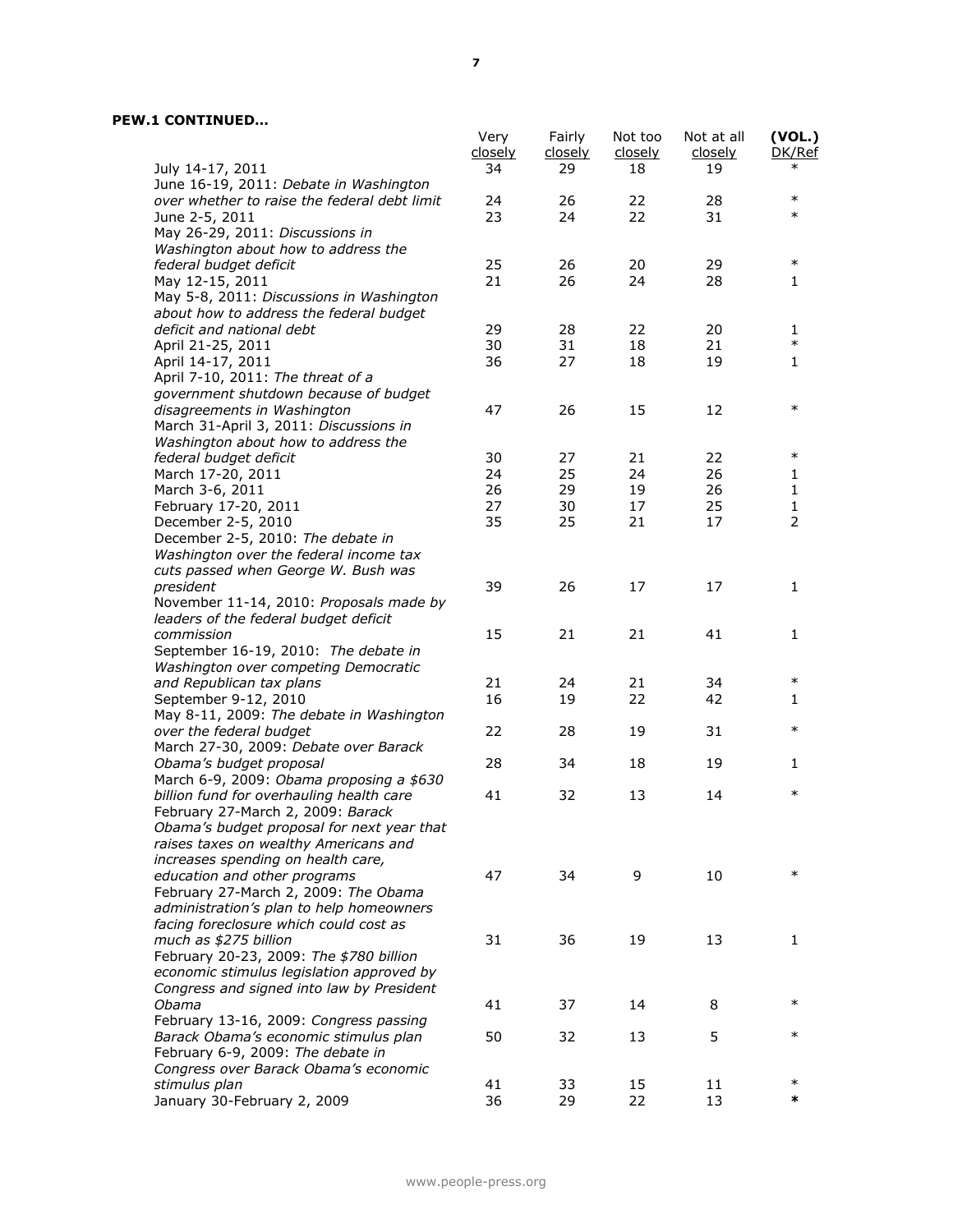|                                              | Very<br><u>closely</u> | Fairly<br><u>closely</u> | Not too<br>closely | Not at all<br><u>closely</u> | (VOL.)<br>DK/Ref |
|----------------------------------------------|------------------------|--------------------------|--------------------|------------------------------|------------------|
| January 16-19, 2009: Debate in               |                        |                          |                    |                              |                  |
| Washington over what the government          |                        |                          |                    |                              |                  |
| should do about the nation's economic        |                        |                          |                    |                              |                  |
| problems                                     | 35                     | 33                       | 17                 | 15                           | *                |
| January 9-12, 2009: Projections of a record  |                        |                          |                    |                              |                  |
| high federal budget deficit this year        | 35                     | 30                       | 19                 | 16                           | $\ast$           |
| December 19-22, 2008: The Bush               |                        |                          |                    |                              |                  |
| administration's plan to provide billions in |                        |                          |                    |                              |                  |
| emergency loans to U.S. automakers           | 37                     | 33                       | 16                 | 13                           | 1                |
| December 12-15, 2008: The debate over a      |                        |                          |                    |                              |                  |
| government bailout for the U.S. auto         |                        |                          |                    |                              |                  |
| industry                                     | 40                     | 33                       | 18                 | 9                            | $\ast$           |
| December 5-8, 2008: The debate in            |                        |                          |                    |                              |                  |
| Congress over a government bailout for the   |                        |                          |                    |                              |                  |
| U.S. auto industry                           | 34                     | 38                       | 17                 | 11                           | $\ast$           |
| November 21-24, 2008                         | 41                     | 26                       | 17                 | 15                           | 1                |
| October 3-6, 2008: The debate in             |                        |                          |                    |                              |                  |
| Washington over a plan to use government     |                        |                          |                    |                              |                  |
| funds to stabilize financial markets         | 62                     | 26                       | 7                  | 5                            | $\ast$           |
| September 26-29, 2008                        | 60                     | 22                       | 10                 | 8                            | $\ast$           |
| September 12-15, 2008: The federal           |                        |                          |                    |                              |                  |
| government taking control of the mortgage    |                        |                          |                    |                              |                  |
| companies Fannie Mae and Freddie Mac         | 28                     | 35                       | 19                 | 17                           | 1                |
| March 20-24, 2008: The buyout of Wall        |                        |                          |                    |                              |                  |
| Street investment bank Bear Stearns          | 21                     | 26                       | 21                 | 32                           | $\ast$           |
| February 8-11, 2008: President Bush and      |                        |                          |                    |                              |                  |
| Congress agreeing on an economic             |                        |                          |                    |                              |                  |
| Stimulus plan                                | 22                     | 33                       | 23                 | 21                           | 1                |
| January 25-28, 2008                          | 24                     | 36                       | 19                 | 21                           | $\ast$           |
| February, 2003: George W. Bush's tax cut     |                        |                          |                    |                              |                  |
| and economic stimulus plan                   | 26                     | 33                       | 23                 | 16                           | 2                |
| February, 2003                               | 26                     | 33                       | 23                 | 16                           | $\overline{2}$   |
| January, 2003                                | 28                     | 34                       | 21                 | 15                           | $\overline{2}$   |
| February, 2002: The debate in Congress       |                        |                          |                    |                              |                  |
| over George W. Bush's budget and tax cut     |                        |                          |                    |                              |                  |
| plan                                         | 17                     | 31                       | 28                 | 23                           | 1<br>$\ast$      |
| April, 2001                                  | 24                     | 38                       | 20                 | 18                           |                  |
| February, 2001: George W. Bush's tax cut     |                        |                          |                    |                              |                  |
| plan                                         | 31                     | 35                       | 19                 | 14                           | 1                |
| August, 1997: The debate in Washington       |                        |                          |                    |                              |                  |
| about the federal budget                     | 14                     | 34                       | 25                 | 26                           | 1                |
| May, 1997                                    | 16                     | 38                       | 23                 | 22                           | 1                |
| February, 1997                               | 19                     | 28                       | 22                 | 29                           | 2                |
| March, 1996                                  | 24                     | 35                       | 23                 | 18                           | $\ast$           |
| January, 1996                                | 32                     | 42                       | 17                 | 9                            | $\ast$           |
| September, 1995                              | 20                     | 35                       | 27                 | 18                           | $\ast$           |
| August, 1995: The debate in Congress over    |                        |                          |                    |                              |                  |
| the federal budget                           | 18                     | 34                       | 27                 | 20                           | 1                |
| February, 1995: The debate in Congress       |                        |                          |                    |                              |                  |
| over the Balanced Budget Amendment           | 12                     | 31                       | 28                 | 28                           | 1                |
| August, 1993: The debate in Congress over    |                        |                          |                    |                              |                  |
| Bill Clinton's budget bill                   | 30                     | 36                       | 21                 | 13                           | $\ast$           |
| June, 1993                                   | 12                     | 38                       | 31                 | 18                           | 1                |
| February, 1993: Bill Clinton's economic      |                        |                          |                    |                              |                  |
| plan                                         | 49                     | 36                       | 10                 | 5                            | $\ast$           |
| September, 1992 (RV): George Bush's plan     |                        |                          |                    |                              |                  |
| to improve the economy by cutting            |                        |                          |                    |                              |                  |
| government spending and cutting taxes        | 28                     | 44                       | 18                 | 9                            | 1                |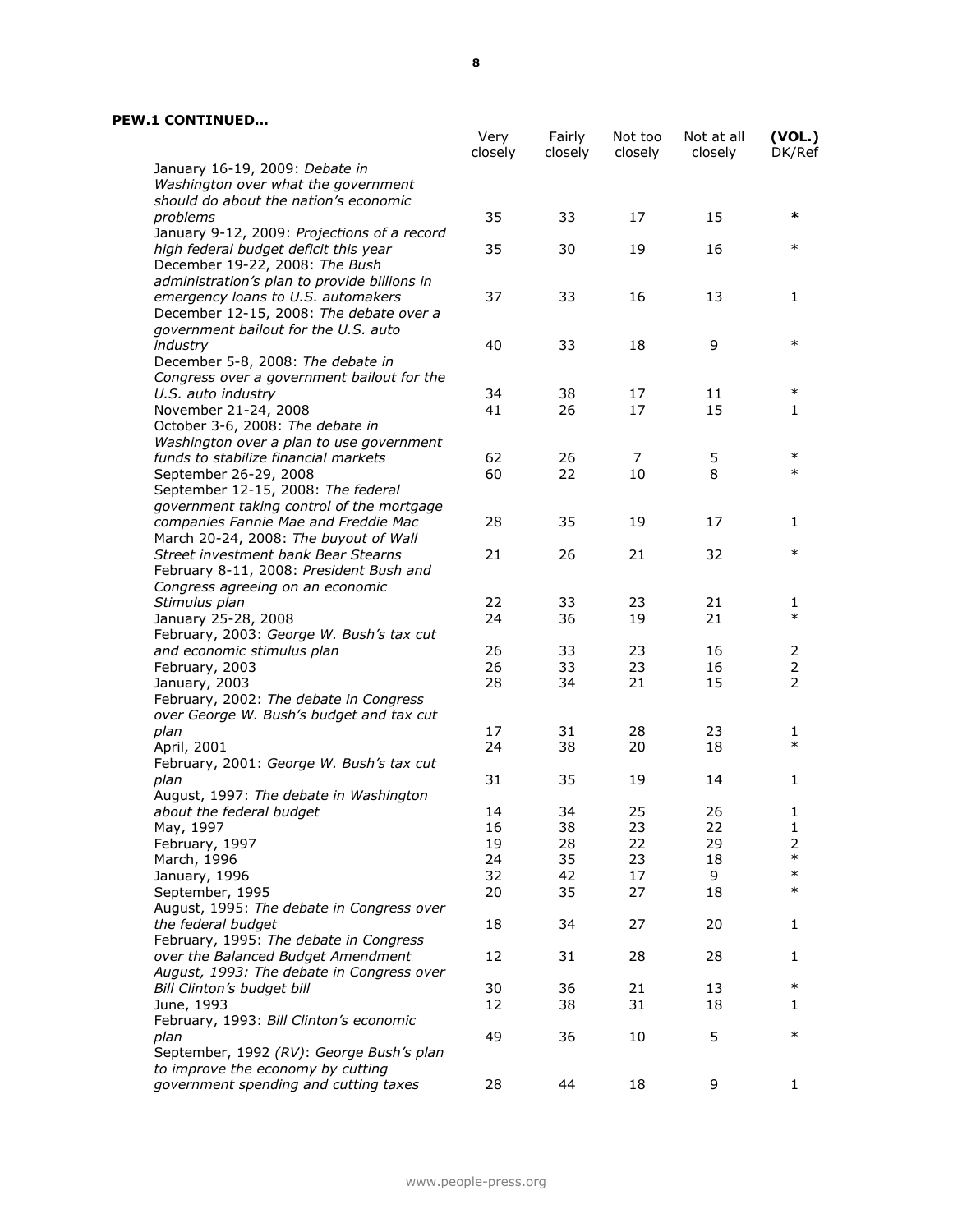|    |                                                                             | Very<br>closely | Fairly<br><u>closely</u> | Not too<br>closely | Not at all<br>closely | (VOL.)<br>DK/Ref |
|----|-----------------------------------------------------------------------------|-----------------|--------------------------|--------------------|-----------------------|------------------|
|    | November, 1990: Congressional and                                           |                 |                          |                    |                       |                  |
|    | administration efforts to reach a budget<br>deficit agreement               | 34              | 33                       | 20                 | 11                    | 2                |
|    | October, 1990: Attempts by Congress and                                     |                 |                          |                    |                       |                  |
|    | the administration to find ways to reduce                                   |                 |                          |                    |                       |                  |
|    | the budget deficit                                                          | 34              | 37                       | 17                 | 12                    | $\ast$           |
|    | August, 1989: Passage of a bill to bailout                                  |                 |                          |                    |                       |                  |
|    | ailing savings and loan institutions                                        | 26              | 30                       | 20                 | 23                    | 1                |
| b. |                                                                             |                 |                          |                    |                       |                  |
|    | The terrorist attacks at a shopping mall in<br>Nairobi, Kenya               |                 |                          |                    |                       |                  |
|    | September 25-29, 2013                                                       | 25              | 32                       | 19                 | 24                    | $\ast$           |
|    | <b>TREND FOR COMPARISON:</b>                                                |                 |                          |                    |                       |                  |
|    | January 27-30, 2011: Suicide bombing at                                     |                 |                          |                    |                       |                  |
|    | an airport in Russua that killed at least 35                                |                 |                          |                    |                       |                  |
|    | people                                                                      | 14              | 30                       | 24                 | 31                    | 1                |
|    | April 1-5, 2010: Suicide bombings in Russia                                 | 10              | 26                       | 24                 | 40                    | $\ast$           |
|    | July 17-20, 2009: The bombing of two                                        |                 |                          |                    |                       |                  |
|    | hotels in Indonesia<br>December 5-8, 2008: The terrorist attacks            | 13              | 26                       | 23                 | 36                    | 2                |
|    | in Mumbai, India                                                            | 29              | 37                       | 20                 | 14                    | $\ast$           |
|    | July 6-9, 2007: Investigation into who was                                  |                 |                          |                    |                       |                  |
|    | responsible for car bombs that were                                         |                 |                          |                    |                       |                  |
|    | discovered in London and a car bomb that                                    |                 |                          |                    |                       |                  |
|    | went off at an airport in Scotland                                          | 34              | 30                       | 19                 | 16                    | 1                |
|    | June 29-July 2, 2007: London car bomb                                       | 34              | 31                       | 16                 | 18                    | $\mathbf{1}$     |
|    | August, 2006: British officials stop terror                                 |                 |                          |                    |                       |                  |
|    | plot                                                                        | 54              | 26                       | 9                  | 9                     | 2                |
|    | October, 2005: The recent terrorist<br>bombings in Bali, Indonesia          | 13              | 31                       | 26                 | 29                    | 1                |
|    | July, 2005: The terrorist bombings in                                       |                 |                          |                    |                       |                  |
|    | London, England                                                             | 48              | 37                       | 11                 | 4                     | $\ast$           |
|    | March, 2004: The terrorist bombings in                                      |                 |                          |                    |                       |                  |
|    | Madrid, Spain                                                               | 34              | 35                       | 18                 | 12                    | 1                |
|    | Late October, 2002: The terrorist bombing                                   |                 |                          |                    |                       |                  |
|    | of a nightclub in Bali, Indonesia                                           | 20              | 34                       | 25                 | 20                    | 1                |
|    | September, 2004: The killing of Russian                                     |                 |                          |                    |                       |                  |
|    | school children by Chechen rebels<br>March, 2004: The terrorist bombings in | 48              | 30                       | 11                 | 10                    | 1                |
|    | Madrid, Spain                                                               | 34              | 35                       | 18                 | 12                    | 1                |
|    | Late October, 2002: The terrorist bombing                                   |                 |                          |                    |                       |                  |
|    | of a nightclub in Bali, Indonesia                                           | 20              | 34                       | 25                 | 20                    | 1.               |
|    |                                                                             |                 |                          |                    |                       |                  |
| c. | Reports about the condition of the U.S.                                     |                 |                          |                    |                       |                  |
|    | economy                                                                     | 35              |                          | 16                 |                       | $\ast$           |
|    | September 25-29, 2013<br>September 19-22, 2013                              | 28              | 30<br>33                 | 20                 | 18<br>19              | 1                |
|    | September 12-15, 2013                                                       | 28              | 34                       | 17                 | 20                    | $\ast$           |
|    | August 1-4, 2013                                                            | 28              | 35                       | 19                 | 17                    | 1                |
|    | July 18-21, 2013                                                            | 28              | 29                       | 20                 | 23                    | 1                |
|    | June 20-23, 2013                                                            | 28              | 30                       | 19                 | 22                    | 1                |
|    | June 13-16, 2013                                                            | 30              | 32                       | 15                 | 22                    | $\ast$           |
|    | June 6-9, 2013                                                              | 33              | 31                       | 15                 | 21                    | $\ast$           |
|    | May 16-19, 2013                                                             | 30              | 31                       | 20                 | 19                    | $\ast$           |
|    | May 9-12, 2013                                                              | 28<br>30        | 30<br>30                 | 21<br>17           | 20<br>22              | 1                |
|    | March 28-31, 2013<br>March 7-10, 2013                                       | 35              | 30                       | 16                 | 19                    | 1<br>$\ast$      |
|    | January 31-February 3, 2013                                                 | 33              | 33                       | 16                 | 16                    | 1                |
|    | January 17-20, 2013                                                         | 36              | 32                       | 15                 | 16                    | $\ast$           |
|    |                                                                             |                 |                          |                    |                       |                  |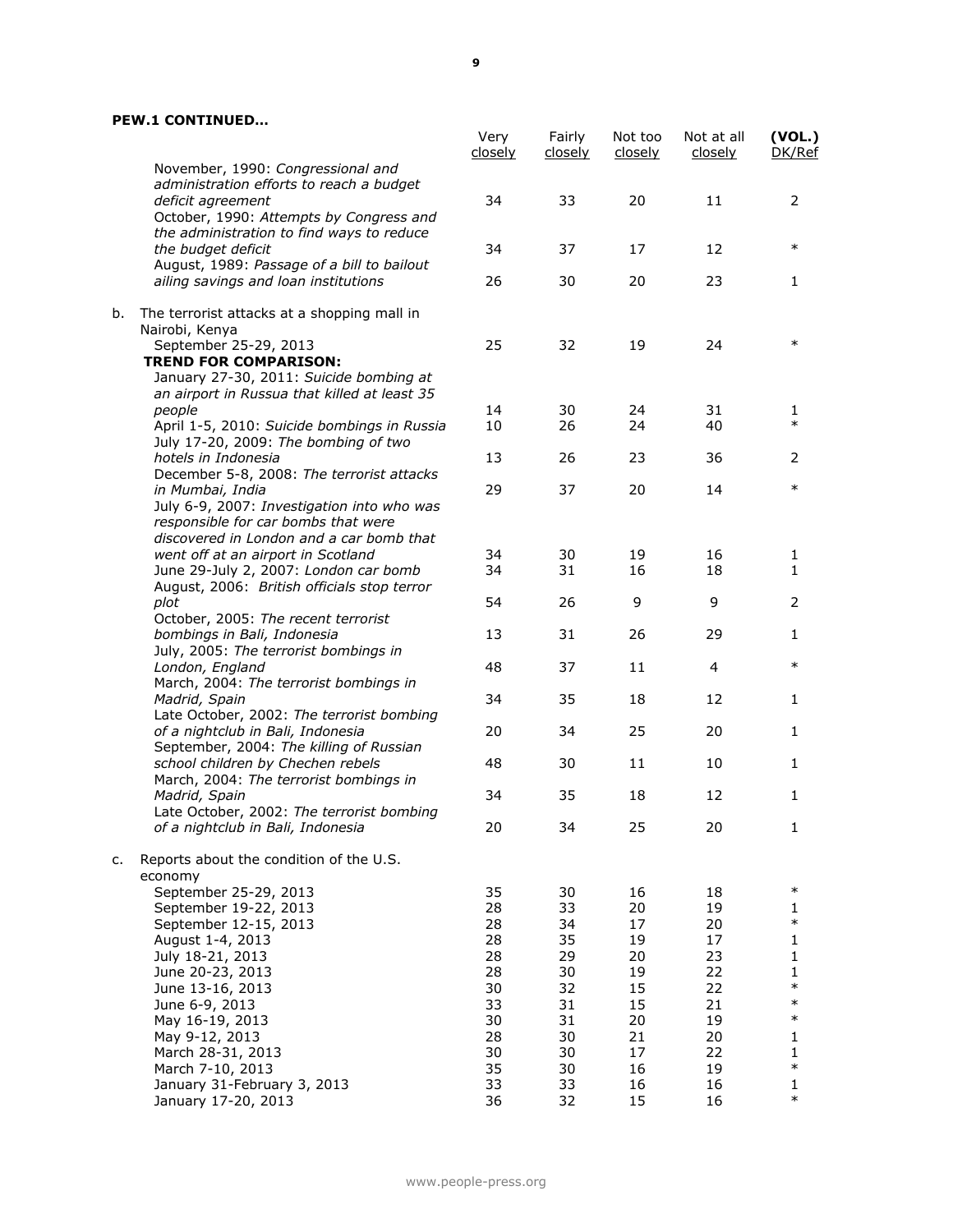|    |                                                                                               | Very    | Fairly  | Not too        | Not at all | (VOL.)         |
|----|-----------------------------------------------------------------------------------------------|---------|---------|----------------|------------|----------------|
|    |                                                                                               | closely | closely | <u>closely</u> | closely    | DK/Ref         |
|    | January 3-6, 2013                                                                             | 34      | 32      | 18             | 16         | 1              |
|    | December 6-9, 2012                                                                            | 38      | 30      | 16             | 14         | $\mathbf{1}$   |
|    | November 8-11, 2012                                                                           | 41      | 31      | 15             | 12         | $\mathbf 1$    |
|    | November 1-4, 2012                                                                            | 38      | 30      | 16             | 14         | $\mathbf{1}$   |
|    | October 25-28, 2012                                                                           | 44      | 30      | 14             | 11         | $\mathbf 1$    |
|    | October 18-21, 2012                                                                           | 39      | 36      | 12             | 12         | $\mathbf{1}$   |
|    | October 12-14, 2012                                                                           | 42      | 28      | 14             | 15         | 1              |
|    | October 4-7, 2012                                                                             | 40      | 29      | 13             | 17         | $\ast$         |
|    | September 27-30, 2012                                                                         | 34      | 37      | 13             | 15         | $\mathbf{1}$   |
|    | September 20-23, 2012                                                                         | 36      | 32      | 17             | 15         | $\ast$         |
|    | September 13-16, 2012                                                                         | 38      | 32      | 17             | 12         | $\mathbf 1$    |
|    | September 7-9, 2012                                                                           | 36      | 31      | 17             | 15         | $\overline{2}$ |
|    | August 31-September 3, 2012                                                                   | 33      | 31      | 20             | 16         | $\mathbf 1$    |
|    | August 23-26, 2012                                                                            | 38      | 30      | 15             | 16         | $\mathbf 1$    |
|    | August 16-19, 2012                                                                            | 33      | 32      | 16             | 19         | $\ast$         |
|    | August 9-12, 2012                                                                             | 30      | 31      | 20             | 18         | $\mathbf 1$    |
|    | August 2-5, 2012                                                                              | 33      | 29      | 20             | 17         | 1              |
|    | July 26-29, 2012                                                                              | 32      | 30      | 20             | 19         | $\ast$         |
|    | July 19-22, 2012                                                                              | 39      | 29      | 16             | 16         | $\ast$         |
|    | July 12-15, 2012                                                                              | 32      | 33      | 18             | 17         | $\mathbf 1$    |
|    | July 5-8, 2012                                                                                | 34      | 28      | 18             | 19         | $\mathbf 1$    |
|    | June 28-July 1, 2012                                                                          | 38      | 28      | 15             | 18         | 1              |
|    | June 21-24, 2012                                                                              | 33      | 32      | 17             | 17         | $\ast$         |
|    | June 14-17, 2012                                                                              | 39      | 28      | 15             | 17         | $\ast$         |
|    | June 7-10, 2012                                                                               | 35      | 32      | 15             | 18         | $\ast$         |
|    | May 31-June 3, 2012                                                                           | 37      | 34      | 13             | 14         | $\mathbf 1$    |
|    | May 24-27, 2012                                                                               | 33      | 31      | 19             | 16         | 1              |
|    | May 17-20, 2012                                                                               | 35      | 30      | 16             | 19         | $\ast$         |
|    | May 10-13, 2012                                                                               | 40      | 26      | 16             | 17         | $\ast$         |
|    | May 3-6, 2012                                                                                 | 38      | 29      | 13             | 20         | $\ast$         |
|    | April 26-29, 2012                                                                             | 34      | 32      | 17             | 16         | $\mathbf 1$    |
|    | April 19-22, 2012                                                                             | 35      | 35      | 13             | 14         | $\mathbf 2$    |
|    | April 12-15, 2012                                                                             | 39      | 28      | 16             | 17         | $\mathbf 1$    |
|    | April 5-8, 2012                                                                               | 37      | 31      | 16             | 16         | $\mathbf 1$    |
|    | March 29-April 1, 2012                                                                        | 34      | 33      | 15             | 18         | 1              |
|    | March 22-25, 2012                                                                             | 36      | 29      | 16             | 18         | $\mathbf 1$    |
|    | March 15-18, 2012                                                                             | 40      | 35      | 11             | 14         | $\mathbf{1}$   |
|    | March 8-11, 2012                                                                              | 37      | 32      | 14             | 17         | $\ast$         |
|    | March 1-4, 2012                                                                               | 41      | 27      | 15             | 17         | $\mathbf 1$    |
|    | February 23-26, 2012                                                                          | 37      | 33      | 14             | 15         | $\mathbf 1$    |
|    | February 16-20, 2012                                                                          | 33      | 32      | 16             | 17         | $\mathbf 1$    |
|    | February 9-12, 2012                                                                           | 42      | 30      | 14             | 13         | 1              |
|    | February 2-5, 2012                                                                            | 38      | 32      | 16             | 13         | 1              |
|    | January 26-29, 2012                                                                           | 35      | 31      | 16             | 19         | $\ast$         |
|    | January 19-22, 2012                                                                           | 35      | 30      | 16             | 19         | 1              |
|    | January 12-15, 2012                                                                           | 33      | 32      | 14             | 20         | 1              |
|    | January 5-8, 2012                                                                             | 39      | 31      | 15             | 15         | $\ast$         |
|    | SEE TREND FOR PREVIOUS YEARS: http://www.people-press.org/files/2013/01/NII-Economy-trend.pdf |         |         |                |            |                |
|    |                                                                                               |         |         |                |            |                |
| d. | Iran showing a willingness to address                                                         |         |         |                |            |                |
|    | international concerns about its nuclear                                                      |         |         |                |            |                |
|    | weapons program                                                                               |         |         |                |            |                |
|    | September 25-29, 2013                                                                         | 20      | 31      | 20             | 28         | $\ast$         |
|    | <b>TRENDS FOR COMPARISON:</b>                                                                 |         |         |                |            |                |
|    | March 8-11, 2012: International tensions                                                      |         |         |                |            |                |
|    | over Iran's nuclear program                                                                   | 25      | 27      | 18             | 30         | 1              |
|    | February 16-20, 2012                                                                          | 21      | 25      | 21             | 32         | 1              |
|    | February 9-12, 2012: Tension between                                                          |         |         |                |            |                |
|    | Iran and Israel over Iran's nuclear program                                                   | 26      | 25      | 21             | 29         | $\ast$         |
|    |                                                                                               |         |         |                |            |                |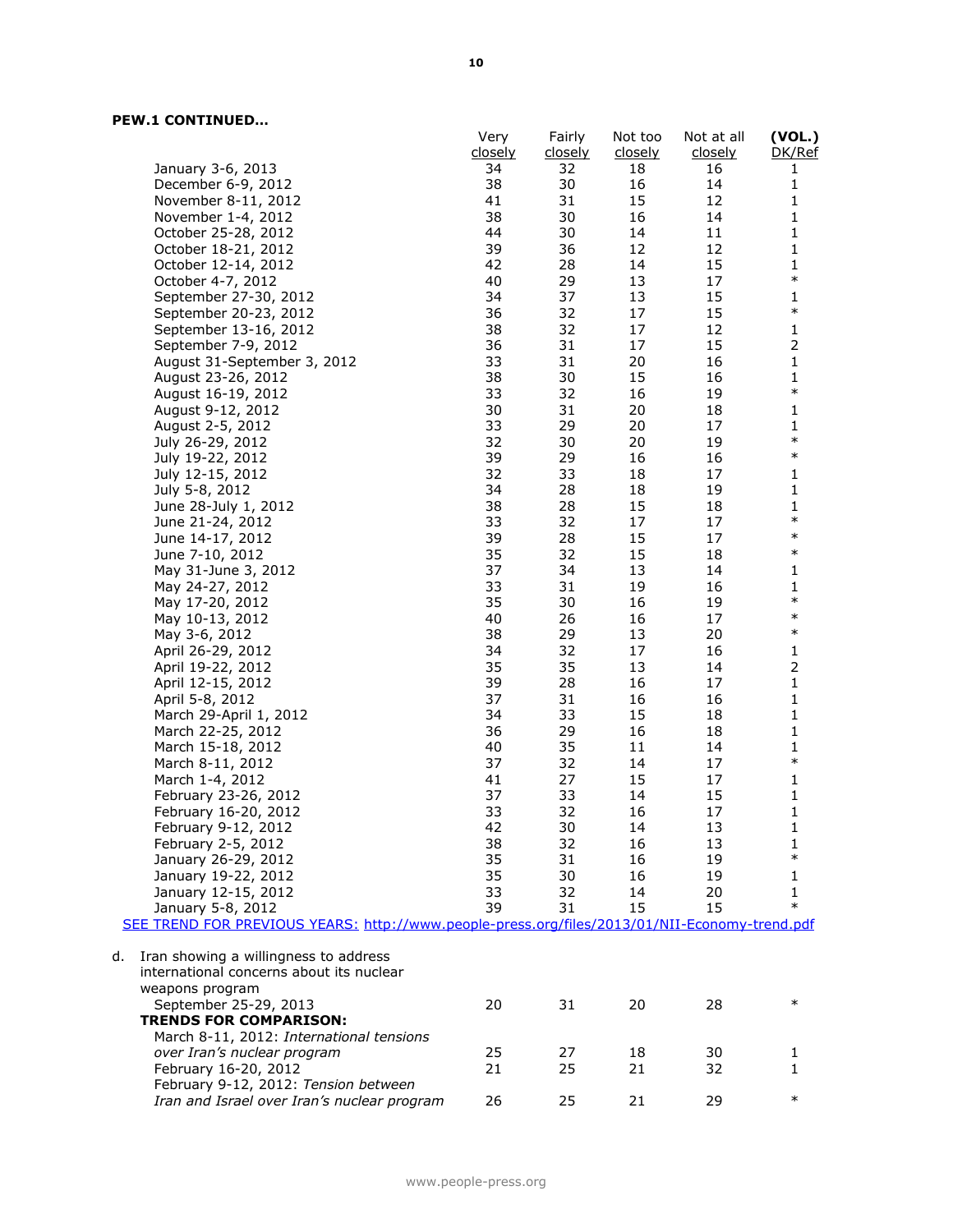|                                                                                                                                   | Very<br><u>closely</u> | Fairly<br><u>closely</u> | Not too<br>closely | Not at all<br>closely | (VOL.)<br>DK/Ref  |
|-----------------------------------------------------------------------------------------------------------------------------------|------------------------|--------------------------|--------------------|-----------------------|-------------------|
| January 12-15, 2012: Mounting tensions<br>between the U.S. and Iran<br>January 5-8, 2012: Tensions between the                    | 24                     | 30                       | 18                 | 27                    | $\ast$            |
| U.S. and Iran over shipping in the Persian<br>Gulf                                                                                | 23                     | 26                       | 19                 | 32                    | $\ast$            |
| December 1-4, 2011: Tensions between<br>Britain and Iran following an attack on the<br>British embassy by Iranian protestors      | 12                     | 19                       | 24                 | 44                    | $\mathbf{1}$      |
| June 10-13, 2010: New U.N. sanctions<br>against Iran because of its nuclear program                                               | 19                     | 28                       | 25                 | 27                    | $\mathbf{1}$      |
| March 26-29, 2010: Reports about tensions<br>between Israel and the United States                                                 | 20                     | 27                       | 21                 | 31                    | $\mathbf{1}$      |
| October 2-5, 2009: Talks between the<br>United States and Iran over Iran's nuclear                                                |                        |                          |                    |                       |                   |
| program<br>May 21-24, 2009: Iran testing a missile                                                                                | 30                     | 32                       | 18                 | 20                    | $\ast$            |
| that could reach Israel<br>July 11-14, 2008: The Iranian government                                                               | 20                     | 29                       | 25                 | 26                    | $\ast$            |
| firing test missiles capable of striking Israel<br>January 11-14, 2008: News about an                                             | 25                     | 29                       | 22                 | 23                    | 1                 |
| encounter between U.S. and Iranian ships<br>December 7-10, 2007: A new intelligence                                               | 25                     | 26                       | 21                 | 27                    | $\mathbf{1}$      |
| report stating that Iran stopped its nuclear<br>weapons program in 2003<br>October 26-29, 2007: Mounting tensions                 | 25                     | 31                       | 20                 | 23                    | $\mathbf{1}$      |
| between the United States and Iran<br>September 28 - October 1, 2007: Iranian<br>President Mahmoud Ahmadinejad's recent           | 26                     | 34                       | 21                 | 18                    | $\mathbf{1}$      |
| trip to New York City where he spoke at<br>Columbia University and the United Nations<br>June 1-4, 2007: Recent talks between the | 23                     | 31                       | 20                 | 25                    | $\mathbf{1}$      |
| United States and Iran<br>February 23-26, 2007: Mounting tensions                                                                 | 19                     | 27                       | 27                 | 26                    | $\mathbf{1}$      |
| between the United States and Iran<br>September, 2006: Iran's nuclear research                                                    | 29                     | 37                       | 18                 | 15                    | $\mathbf{1}$      |
| program<br>August, 2006<br>June, 2006                                                                                             | 23<br>24<br>21         | 34<br>34<br>32           | 19<br>20<br>22     | 23<br>20<br>22        | 1<br>3<br>3       |
| April, 2006<br>March, 2006                                                                                                        | 26<br>24               | 30<br>31                 | 23<br>22           | 20<br>22              | $\mathbf{1}$<br>1 |

#### **ASK ALL:**

PEW.2 Some people say they are basically content with the federal government, others say they are frustrated, and others say they are angry. Which of these best describes how you feel?

|                       | <b>Basically</b> |            |              | (VOL.) |
|-----------------------|------------------|------------|--------------|--------|
|                       | content          | Frustrated | <u>Angry</u> | DK/Ref |
| September 25-29, 2013 | 17               | 51         | 26           |        |
| Jan 9-13, 2013        | 20               | 58         | 19           |        |
| Sep 22-Oct 4, 2011    | 17               | 58         | 21           |        |
| Aug 17-21, 2011       | 11               | 60         | 26           |        |
| Feb 22-Mar 1, 2011    | 22               | 59         | 14           |        |
| Aug 25-Sep 6, 2010    | 21               | 52         | 23           |        |
| Apr 1-5, 2010         | 23               | 52         | 21           |        |
| Mar 11-21, 2010       | 19               | 56         | 21           |        |
| Early January, 2007   | 21               | 58         | 16           |        |
| Early October, 2006   | 21               | 54         | 20           |        |
| March, 2004           | 32               | 52         | 13           |        |
| Mid November, 2001    | 53               | 34         | 8            |        |